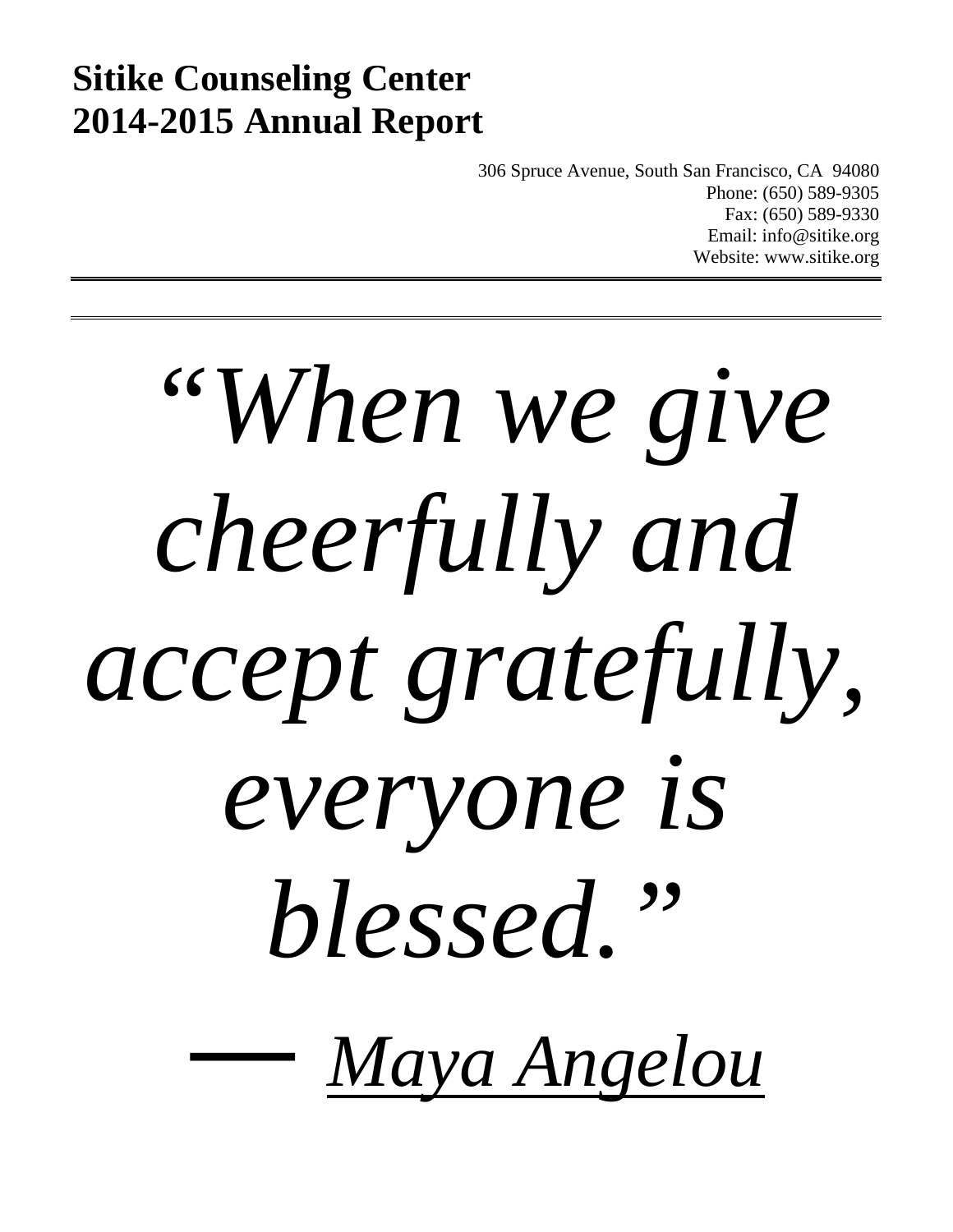| <b>Demographic Summary of All Clients</b> |                               |                        |  |
|-------------------------------------------|-------------------------------|------------------------|--|
|                                           |                               |                        |  |
| <b>Sex</b><br><b>Ethnicity</b>            |                               | <b>Residence</b>       |  |
|                                           |                               |                        |  |
|                                           | Asian & Pacific Islander  26% |                        |  |
|                                           |                               |                        |  |
|                                           |                               |                        |  |
| Age                                       |                               |                        |  |
|                                           |                               |                        |  |
|                                           | <b>Drugs of Choice</b>        |                        |  |
|                                           |                               |                        |  |
|                                           |                               |                        |  |
|                                           | Methamphetamine 17%           | South San Francisco37% |  |
|                                           |                               |                        |  |
|                                           |                               |                        |  |
|                                           |                               |                        |  |

*We value an environment that is:*

- *respectful, empathic, compassionate, dignified and collaborative in its interactions with clients and staff.*
- *appreciative of people's uniqueness, strength, flexibility, and willingness to learn, grow and change.*
- *honest, inclusive and that honors respectful feedback and allows for people to question themselves in order to better serve clients and assist one another in their professional growth.*
- *a learning environment in nature, understanding that people make mistakes. We value the taking of responsibility and the process of growth that comes from this.*

### *Discover Recovery Outpatient Program*

The Discover Recovery Program is a three- to twelve-month outpatient program for adult men and women. Clients attend two to four times per week based on their individual need. The program utilizes the evidence-based work of Lisa M. Najavits, PhD, a Professor of Psychiatry and the author of "Seeking Safety." The curriculum links recovery from substance abuse with recovery from mental and emotional challenges and providing guidance for both.

The program combines informational lectures on addiction and mental and physical health-related issues, psycho education group process, workbook exercises and individual counseling to provide comprehensive treatment. Clients are assessed for additional occupational, housing, literacy and health care needs and are linked to appropriate services.

| <b>Ethnicity</b>              | <b>Residence</b>       |
|-------------------------------|------------------------|
| Asian & Pacific Islander  28% | South San Francisco32% |
|                               |                        |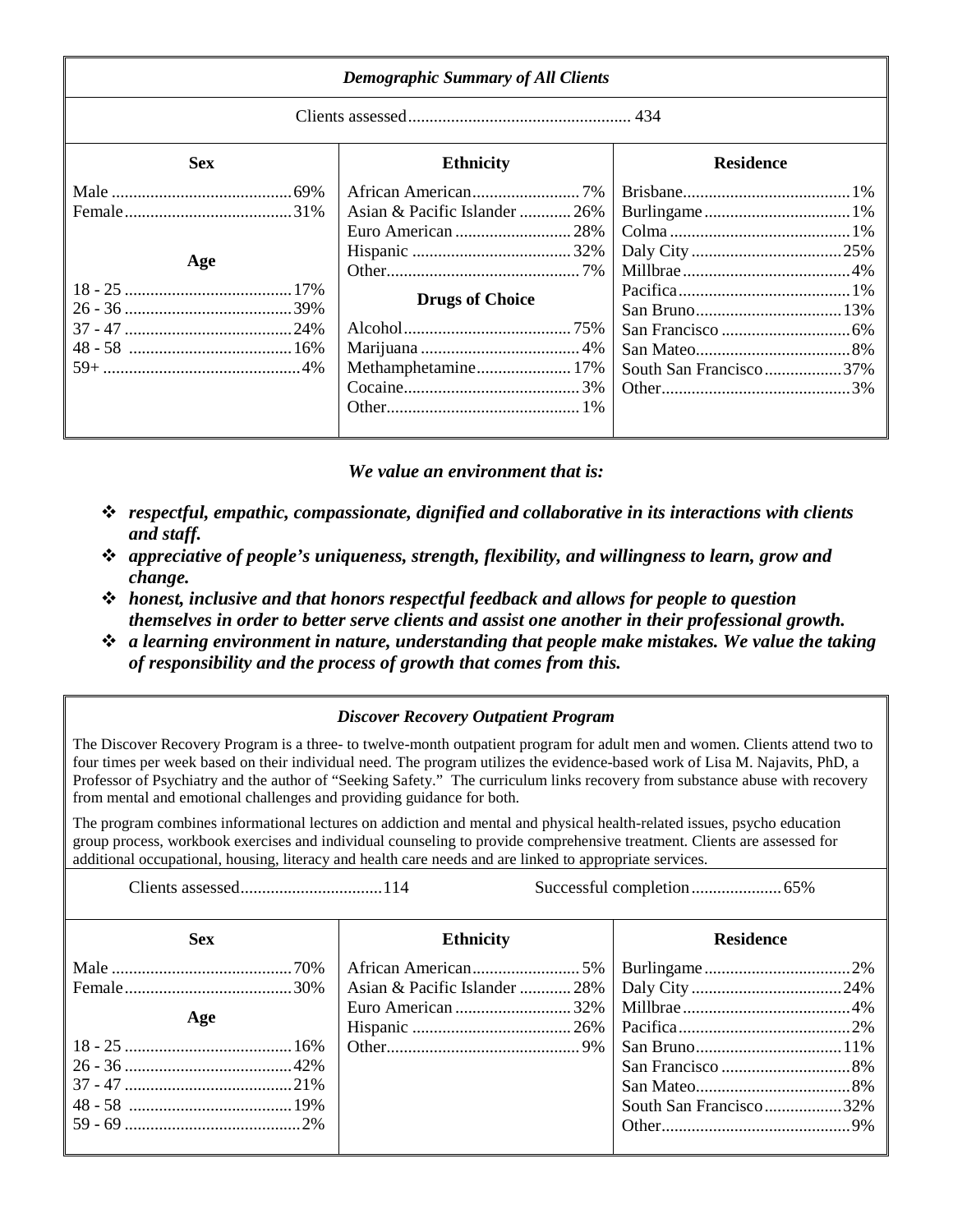## *Women's Intensive Day Treatment Program*

The Women's Intensive Day Treatment Program is a gender-specific structured, three-phase program with individualized, comprehensive, and intensive services. Women attend three to five days per week, four hours per day, for a minimum of three months to a maximum of one year. Transportation to and from the facility and on-site therapeutic day care for the attendees' children (age five and under) are provided, along with one hot nutritionally balanced meal. The program utilizes the evidencebased work of Dr. Stephanie Covington, a clinician, author, organizational consultant, and lecturer who is recognized for her pioneering work in the area of women's trauma and other issues.

The program includes group and individual therapy; case management; 12-step meeting attendance monitoring; women's health education; parenting & child development education; relapse prevention; vocational rehabilitation; anger management; reading, writing, and math classes and General Education Diploma (GED) preparedness.

Clients assessed...................................41 Successful completion.....................67%

| <b>Sex</b> | <b>Ethnicity</b> | <b>Residence</b>       |
|------------|------------------|------------------------|
|            |                  |                        |
| Age        |                  |                        |
|            |                  |                        |
|            |                  |                        |
|            |                  |                        |
|            |                  | South San Francisco21% |
|            |                  |                        |
|            |                  |                        |

# *Our Vision:*

*diversity, compassion, healing, and growth are encouraged, valued, and celebrated;*

- *the devastating effects of substance abuse, mental illness, and violence are diminished;*
- *relationships, families, and children thrive.*

# *First Offender Drinking Driver Program*

The First Offender Drinking Driver Program provides education and counseling over the course of 3, 6 or 9 months. The goals of the program are to prevent continued driving while under the influence and to intervene in the progressive development of the disease of addiction.

| <b>Sex</b> | <b>Ethnicity</b> | <b>Residence</b>       |  |
|------------|------------------|------------------------|--|
|            |                  |                        |  |
|            |                  |                        |  |
|            |                  |                        |  |
|            |                  |                        |  |
| Age        |                  |                        |  |
|            |                  |                        |  |
|            |                  |                        |  |
|            |                  |                        |  |
|            |                  | South San Francisco41% |  |
|            |                  |                        |  |